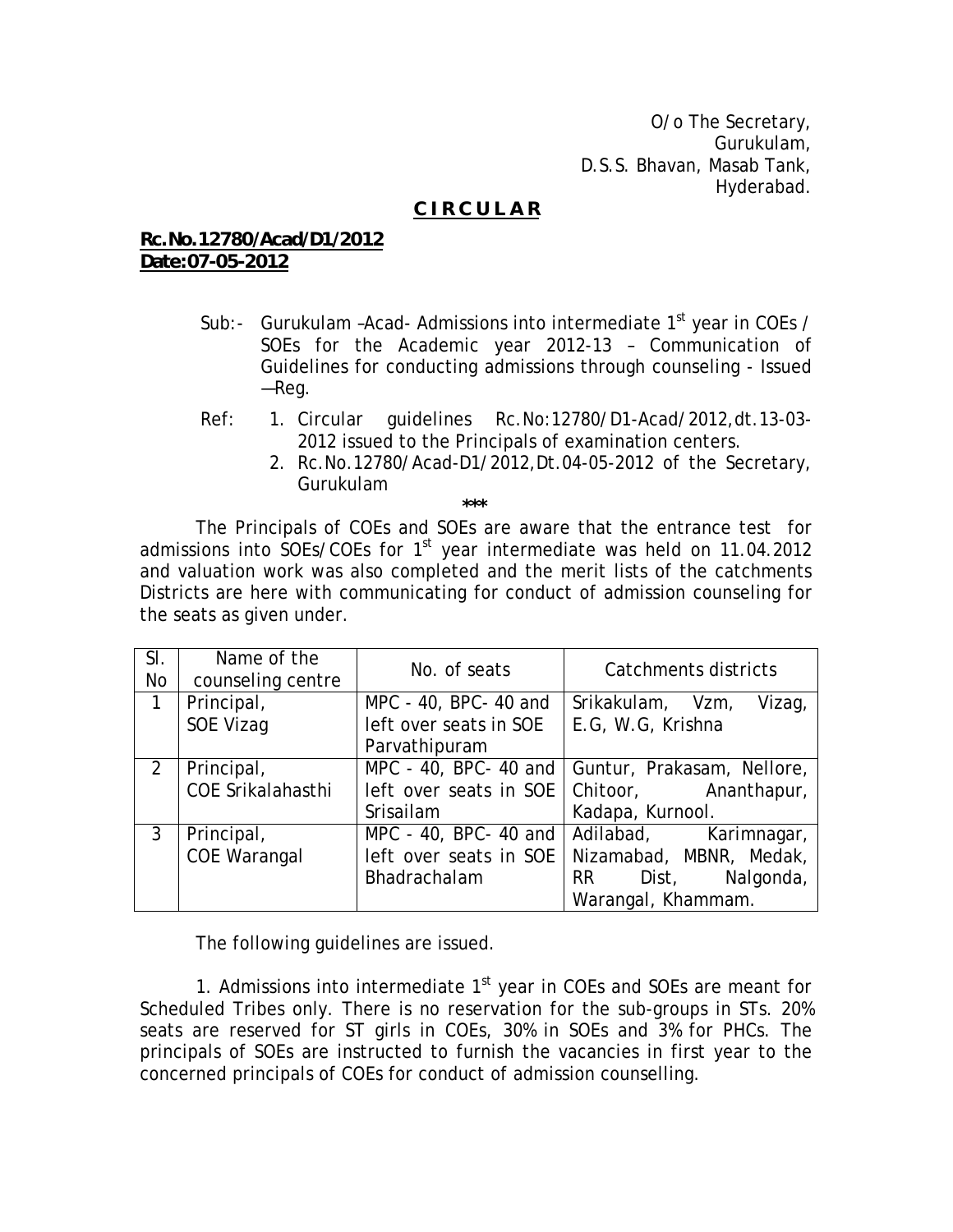2. The Principals of COEs shall have to separate the applications of the selected candidates and send intimation letters to the students in merit order following the reservation rule for girls (20% for girls and 80% for open competition) under certificate of posting. The merit order of the selected students is communicated here with.

 3. The Principals shall have to verify the name, father's name, address and other particulars of the candidates from the copies of the district-wise nominal roles and send the call letters to the correct address given in the nominal roles, duly getting the approval for the selection list by P.O.s of ITDA.

4. The Principals shall have to submit copies of the lists of Selected candidates (to whom the intimation letters are sent) to all the concerned POs / DTWOs of the catchments districts and one copy may be placed in the notice board of the institution.

5. The Principals of COEs shall conduct the counselling on 21.05.2012, for admission into  $1<sup>st</sup>$  year Intermediate of COEs and for the left over vacancies of SOEs of the concerned region. The choice of Institutions (COE / SOE) and choice of group (MPC / BPC) may be given to the students.

6. A. The Principals of COEs shall have to receive the following certificates in original, from the students along with 2 sets of Xerox copies of all the certificates and three passport size photographs at the time of conducting the counseling.

- a. Transfer Certificate from the institute last studied.
- b. Conduct Certificate issued by the institute last studied
- c. Secondary School Certificate.
- d. Income Certificate issued by the concerned MRO (Income should not exceed 1lakh- per annum).
- e. Caste Certificate issued by the concerned MRO.
- f. Local candidature certificate issued by the concerned MRO.

g. An undertaking may be taken from the students that they will be liable for any action against them as per rules if the information / certificates produced by them are found to be false without giving any notice.

 6. B. The Principals can collect the T.Cs. of Gurukulam students directly from Gurukulam Principals in case of Gurukulam students fail to produce TCs.

7. The students may be called for the counselling in order of Merit. Any student reporting late shall be permitted to attend the counselling at the end of that particular session/day.